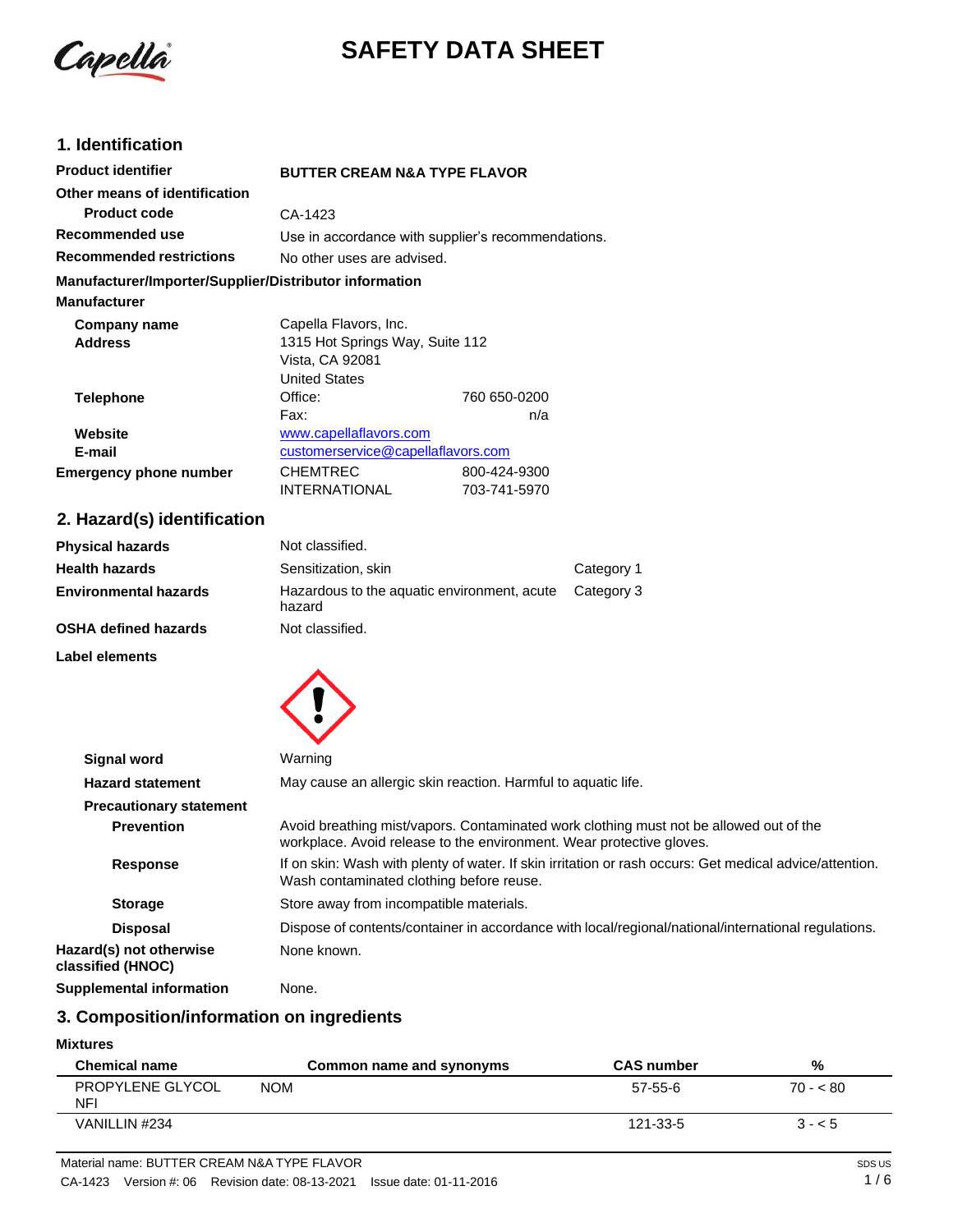| <b>Chemical name</b>                                                             | Common name and synonyms                                                                                                                                                                                                                                                                                                                                                                                                                                            | <b>CAS number</b> | %         |
|----------------------------------------------------------------------------------|---------------------------------------------------------------------------------------------------------------------------------------------------------------------------------------------------------------------------------------------------------------------------------------------------------------------------------------------------------------------------------------------------------------------------------------------------------------------|-------------------|-----------|
| <b>BALSAM PERU OIL</b><br>#12                                                    |                                                                                                                                                                                                                                                                                                                                                                                                                                                                     | 8007-00-9         | < 0.3     |
| Other components below reportable levels                                         |                                                                                                                                                                                                                                                                                                                                                                                                                                                                     |                   | $20 - 30$ |
| 4. First-aid measures                                                            |                                                                                                                                                                                                                                                                                                                                                                                                                                                                     |                   |           |
| <b>Inhalation</b>                                                                | Move to fresh air. Call a physician if symptoms develop or persist.                                                                                                                                                                                                                                                                                                                                                                                                 |                   |           |
| <b>Skin contact</b>                                                              | Remove contaminated clothing immediately and wash skin with soap and water. In case of<br>eczema or other skin disorders: Seek medical attention and take along these instructions.                                                                                                                                                                                                                                                                                 |                   |           |
| Eye contact                                                                      | Rinse with water. Get medical attention if irritation develops and persists.                                                                                                                                                                                                                                                                                                                                                                                        |                   |           |
| Ingestion                                                                        | Rinse mouth. Get medical attention if symptoms occur.                                                                                                                                                                                                                                                                                                                                                                                                               |                   |           |
| <b>Most important</b><br>symptoms/effects, acute and<br>delayed                  | May cause an allergic skin reaction. Dermatitis. Rash.                                                                                                                                                                                                                                                                                                                                                                                                              |                   |           |
| Indication of immediate<br>medical attention and special<br>treatment needed     | Provide general supportive measures and treat symptomatically. Keep victim under observation.<br>Symptoms may be delayed.                                                                                                                                                                                                                                                                                                                                           |                   |           |
| <b>General information</b>                                                       | Ensure that medical personnel are aware of the material(s) involved, and take precautions to<br>protect themselves. Wash contaminated clothing before reuse.                                                                                                                                                                                                                                                                                                        |                   |           |
| 5. Fire-fighting measures                                                        |                                                                                                                                                                                                                                                                                                                                                                                                                                                                     |                   |           |
| Suitable extinguishing media                                                     | Alcohol resistant foam. Powder. Carbon dioxide (CO2).                                                                                                                                                                                                                                                                                                                                                                                                               |                   |           |
| Unsuitable extinguishing<br>media                                                | Do not use water jet as an extinguisher, as this will spread the fire.                                                                                                                                                                                                                                                                                                                                                                                              |                   |           |
| Specific hazards arising from<br>the chemical                                    | During fire, gases hazardous to health may be formed.                                                                                                                                                                                                                                                                                                                                                                                                               |                   |           |
| Special protective equipment<br>and precautions for firefighters                 | Self-contained breathing apparatus and full protective clothing must be worn in case of fire.                                                                                                                                                                                                                                                                                                                                                                       |                   |           |
| <b>Fire fighting</b><br>equipment/instructions                                   | Move containers from fire area if you can do so without risk.                                                                                                                                                                                                                                                                                                                                                                                                       |                   |           |
| <b>Specific methods</b>                                                          | Use standard firefighting procedures and consider the hazards of other involved materials.                                                                                                                                                                                                                                                                                                                                                                          |                   |           |
| <b>General fire hazards</b>                                                      | No unusual fire or explosion hazards noted.                                                                                                                                                                                                                                                                                                                                                                                                                         |                   |           |
| 6. Accidental release measures                                                   |                                                                                                                                                                                                                                                                                                                                                                                                                                                                     |                   |           |
| <b>Personal precautions,</b><br>protective equipment and<br>emergency procedures | Keep unnecessary personnel away. Keep people away from and upwind of spill/leak. Wear<br>appropriate protective equipment and clothing during clean-up. Avoid breathing mist/vapors. Do<br>not touch damaged containers or spilled material unless wearing appropriate protective clothing.<br>Ensure adequate ventilation. Local authorities should be advised if significant spillages cannot be<br>contained. For personal protection, see section 8 of the SDS. |                   |           |
| <b>Methods and materials for</b>                                                 | Prevent product from entering drains.                                                                                                                                                                                                                                                                                                                                                                                                                               |                   |           |
| containment and cleaning up                                                      | Large Spills: Stop the flow of material, if this is without risk. Dike the spilled material, where this is<br>possible. Absorb in vermiculite, dry sand or earth and place into containers. Following product<br>recovery, flush area with water.                                                                                                                                                                                                                   |                   |           |
|                                                                                  | Small Spills: Wipe up with absorbent material (e.g. cloth, fleece). Clean surface thoroughly to<br>remove residual contamination.                                                                                                                                                                                                                                                                                                                                   |                   |           |
|                                                                                  | Never return spills to original containers for re-use. For waste disposal, see section 13 of the SDS.                                                                                                                                                                                                                                                                                                                                                               |                   |           |
| <b>Environmental precautions</b>                                                 | Avoid release to the environment. Inform appropriate managerial or supervisory personnel of all<br>environmental releases. Prevent further leakage or spillage if safe to do so. Avoid discharge into<br>drains, water courses or onto the ground.                                                                                                                                                                                                                  |                   |           |
| 7. Handling and storage                                                          |                                                                                                                                                                                                                                                                                                                                                                                                                                                                     |                   |           |
| Precautions for safe handling                                                    | Avoid breathing mist/vapors. Avoid contact with eyes, skin, and clothing. Avoid prolonged<br>exposure. Provide adequate ventilation. Wear appropriate personal protective equipment. Avoid<br>release to the environment. Observe good industrial hygiene practices.                                                                                                                                                                                                |                   |           |
| Conditions for safe storage,<br>including any incompatibilities                  | Store in tightly closed container. Store away from incompatible materials (see Section 10 of the<br>SDS).                                                                                                                                                                                                                                                                                                                                                           |                   |           |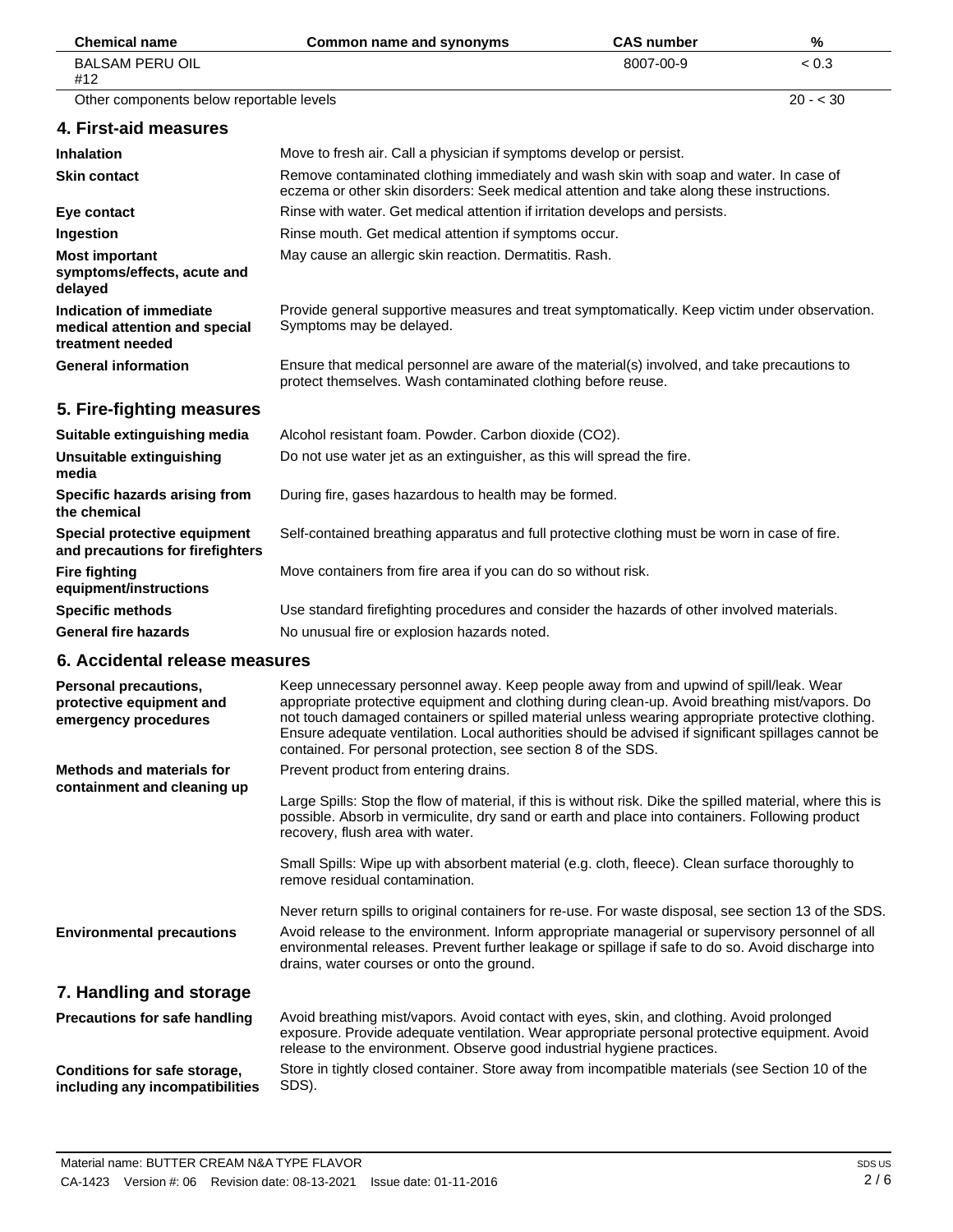# **8. Exposure controls/personal protection**

#### **Occupational exposure limits**

The following constituents are the only constituents of the product which have a PEL, TLV or other recommended exposure limit. At this time, the other constituents have no known exposure limits.

|                                           | US. Workplace Environmental Exposure Level (WEEL) Guides                                                                                                                                                                                                                                                                                                           |                   |             |
|-------------------------------------------|--------------------------------------------------------------------------------------------------------------------------------------------------------------------------------------------------------------------------------------------------------------------------------------------------------------------------------------------------------------------|-------------------|-------------|
| <b>Components</b>                         | <b>Type</b>                                                                                                                                                                                                                                                                                                                                                        | Value             | <b>Form</b> |
| PROPYLENE GLYCOL<br>NOM NFI (CAS 57-55-6) | TWA                                                                                                                                                                                                                                                                                                                                                                | $10 \text{ mg/m}$ | Aerosol.    |
| VANILLIN #234 (CAS<br>$121 - 33 - 5$      | TWA                                                                                                                                                                                                                                                                                                                                                                | $10 \text{ mg/m}$ |             |
| <b>Biological limit values</b>            | No biological exposure limits noted for the ingredient(s).                                                                                                                                                                                                                                                                                                         |                   |             |
| Appropriate engineering<br>controls       | Good general ventilation should be used. Ventilation rates should be matched to conditions. If<br>applicable, use process enclosures, local exhaust ventilation, or other engineering controls to<br>maintain airborne levels below recommended exposure limits. If exposure limits have not been<br>established, maintain airborne levels to an acceptable level. |                   |             |
|                                           | Individual protection measures, such as personal protective equipment                                                                                                                                                                                                                                                                                              |                   |             |
| <b>Eye/face protection</b>                | Wear safety glasses with side shields (or goggles). Face shield is recommended.                                                                                                                                                                                                                                                                                    |                   |             |
| <b>Skin protection</b>                    |                                                                                                                                                                                                                                                                                                                                                                    |                   |             |
| <b>Hand protection</b>                    | Wear appropriate chemical resistant gloves.                                                                                                                                                                                                                                                                                                                        |                   |             |
| Other                                     | Wear appropriate chemical resistant clothing. Use of an impervious apron is recommended.                                                                                                                                                                                                                                                                           |                   |             |
| <b>Respiratory protection</b>             | In case of insufficient ventilation, wear suitable respiratory equipment.                                                                                                                                                                                                                                                                                          |                   |             |
| <b>Thermal hazards</b>                    | Wear appropriate thermal protective clothing, when necessary.                                                                                                                                                                                                                                                                                                      |                   |             |
| General hygiene<br>considerations         | Always observe good personal hygiene measures, such as washing after handling the material<br>and before eating, drinking, and/or smoking. Routinely wash work clothing and protective<br>equipment to remove contaminants. Contaminated work clothing should not be allowed out of the<br>workplace.                                                              |                   |             |

### **9. Physical and chemical properties**

| Appearance                                        |                                   |
|---------------------------------------------------|-----------------------------------|
| <b>Physical state</b>                             | Liquid.                           |
| <b>Form</b>                                       | Liquid.                           |
| Color                                             | Not available.                    |
| Odor                                              | Not available.                    |
| Odor threshold                                    | Not available.                    |
| рH                                                | Not available.                    |
| <b>Melting point/freezing point</b>               | -74.2 °F (-59 °C) estimated       |
| Initial boiling point and boiling<br>range        | 211.95 °F (99.97 °C) estimated    |
| <b>Flash point</b>                                | > 210.0 °F (> 98.9 °C) Closed Cup |
| <b>Evaporation rate</b>                           | Not available.                    |
| Flammability (solid, gas)                         | Not applicable.                   |
| Upper/lower flammability or explosive limits      |                                   |
| Explosive limit - lower (%)                       | Not available.                    |
| Explosive limit - upper (%)                       | Not available.                    |
| Vapor pressure                                    | 0.14 hPa estimated                |
| <b>Vapor density</b>                              | Not available.                    |
| <b>Relative density</b>                           | Not available.                    |
| Solubility(ies)                                   |                                   |
| Solubility (water)                                | Not available.                    |
| <b>Partition coefficient</b><br>(n-octanol/water) | Not available.                    |
| <b>Auto-ignition temperature</b>                  | 700 °F (371.11 °C) estimated      |
| <b>Decomposition temperature</b>                  | Not available.                    |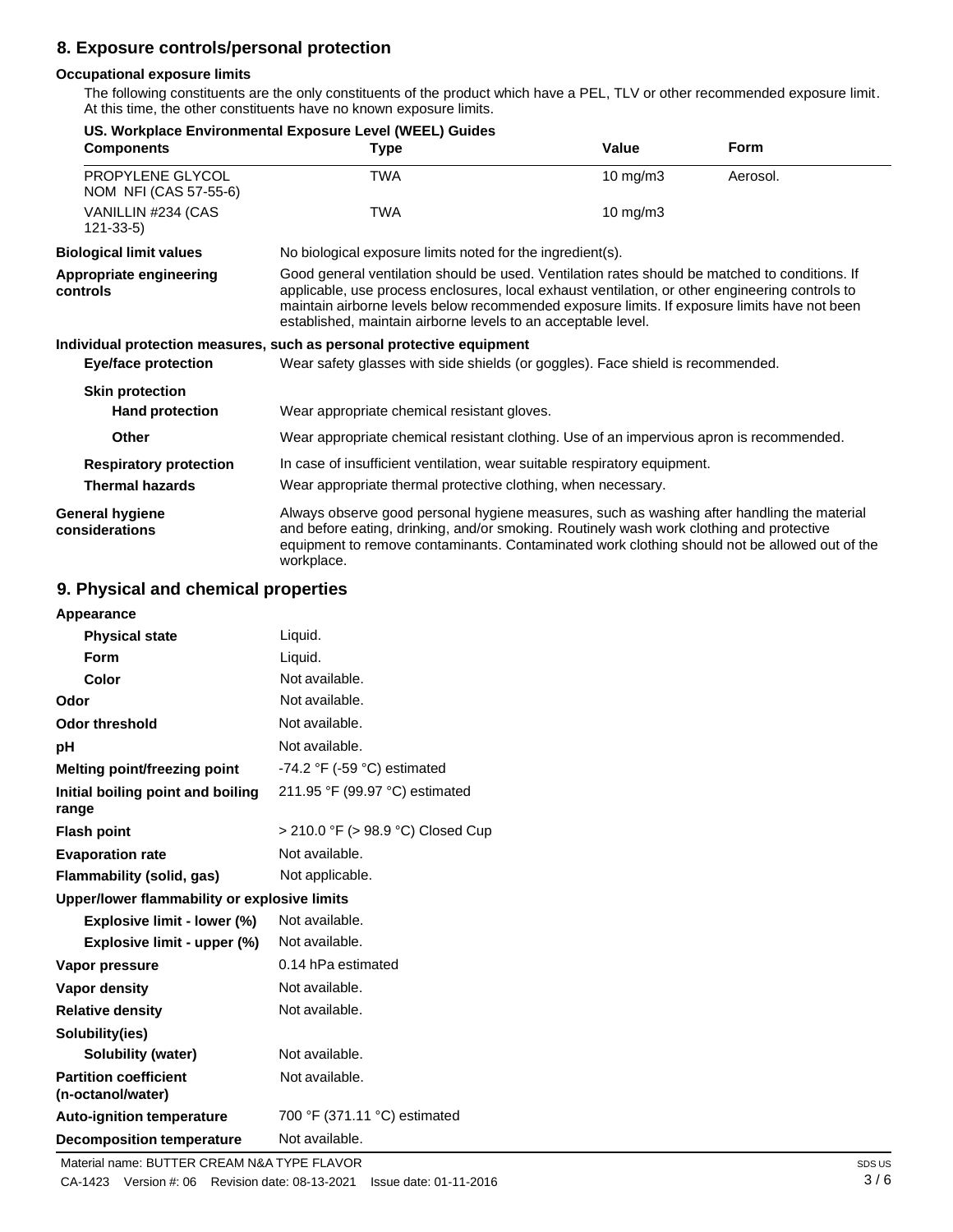| <b>Viscosity</b>            | Not available.             |
|-----------------------------|----------------------------|
| <b>Other information</b>    |                            |
| <b>Explosive properties</b> | Not explosive.             |
| <b>Flammability class</b>   | Combustible IIIB estimated |
| <b>Oxidizing properties</b> | Not oxidizing.             |
| <b>Refractive index</b>     | 1.4087 - 1.4387            |
| <b>Specific gravity</b>     | 1.03 - 1.06                |
|                             |                            |

# **10. Stability and reactivity**

| <b>Reactivity</b>                            | The product is stable and non-reactive under normal conditions of use, storage and transport. |
|----------------------------------------------|-----------------------------------------------------------------------------------------------|
| <b>Chemical stability</b>                    | Material is stable under normal conditions.                                                   |
| <b>Possibility of hazardous</b><br>reactions | No dangerous reaction known under conditions of normal use.                                   |
| <b>Conditions to avoid</b>                   | Avoid temperatures exceeding the flash point. Contact with incompatible materials.            |
| Incompatible materials                       | Strong oxidizing agents.                                                                      |
| <b>Hazardous decomposition</b><br>products   | No hazardous decomposition products are known.                                                |

# **11. Toxicological information**

| Information on likely routes of exposure                                           |                                                                                                                                                                                         |
|------------------------------------------------------------------------------------|-----------------------------------------------------------------------------------------------------------------------------------------------------------------------------------------|
| <b>Inhalation</b>                                                                  | Prolonged inhalation may be harmful.                                                                                                                                                    |
| <b>Skin contact</b>                                                                | May cause an allergic skin reaction.                                                                                                                                                    |
| Eye contact                                                                        | Direct contact with eyes may cause temporary irritation.                                                                                                                                |
| <b>Ingestion</b>                                                                   | Expected to be a low ingestion hazard.                                                                                                                                                  |
| Symptoms related to the<br>physical, chemical and<br>toxicological characteristics | May cause an allergic skin reaction. Dermatitis. Rash.                                                                                                                                  |
| Information on toxicological effects                                               |                                                                                                                                                                                         |
| <b>Acute toxicity</b>                                                              | Not available.                                                                                                                                                                          |
| <b>Skin corrosion/irritation</b>                                                   | Prolonged skin contact may cause temporary irritation.                                                                                                                                  |
| Serious eye damage/eye<br><i>irritation</i>                                        | Direct contact with eyes may cause temporary irritation.                                                                                                                                |
| Respiratory or skin sensitization                                                  |                                                                                                                                                                                         |
| <b>Respiratory sensitization</b>                                                   | Not a respiratory sensitizer.                                                                                                                                                           |
| <b>Skin sensitization</b>                                                          | May cause an allergic skin reaction.                                                                                                                                                    |
| <b>Germ cell mutagenicity</b>                                                      | No data available to indicate product or any components present at greater than 0.1% are<br>mutagenic or genotoxic.                                                                     |
| Carcinogenicity                                                                    | Not classifiable as to carcinogenicity to humans.                                                                                                                                       |
| Not listed.<br>Not listed.<br>Not listed.                                          | IARC Monographs. Overall Evaluation of Carcinogenicity<br>OSHA Specifically Regulated Substances (29 CFR 1910.1001-1053)<br>US. National Toxicology Program (NTP) Report on Carcinogens |
| <b>Reproductive toxicity</b>                                                       | This product is not expected to cause reproductive or developmental effects.                                                                                                            |
| Specific target organ toxicity -<br>single exposure                                | Not classified.                                                                                                                                                                         |
| Specific target organ toxicity -<br>repeated exposure                              | Not classified.                                                                                                                                                                         |
| <b>Aspiration hazard</b>                                                           | Not an aspiration hazard.                                                                                                                                                               |
| <b>Chronic effects</b>                                                             | Prolonged inhalation may be harmful.                                                                                                                                                    |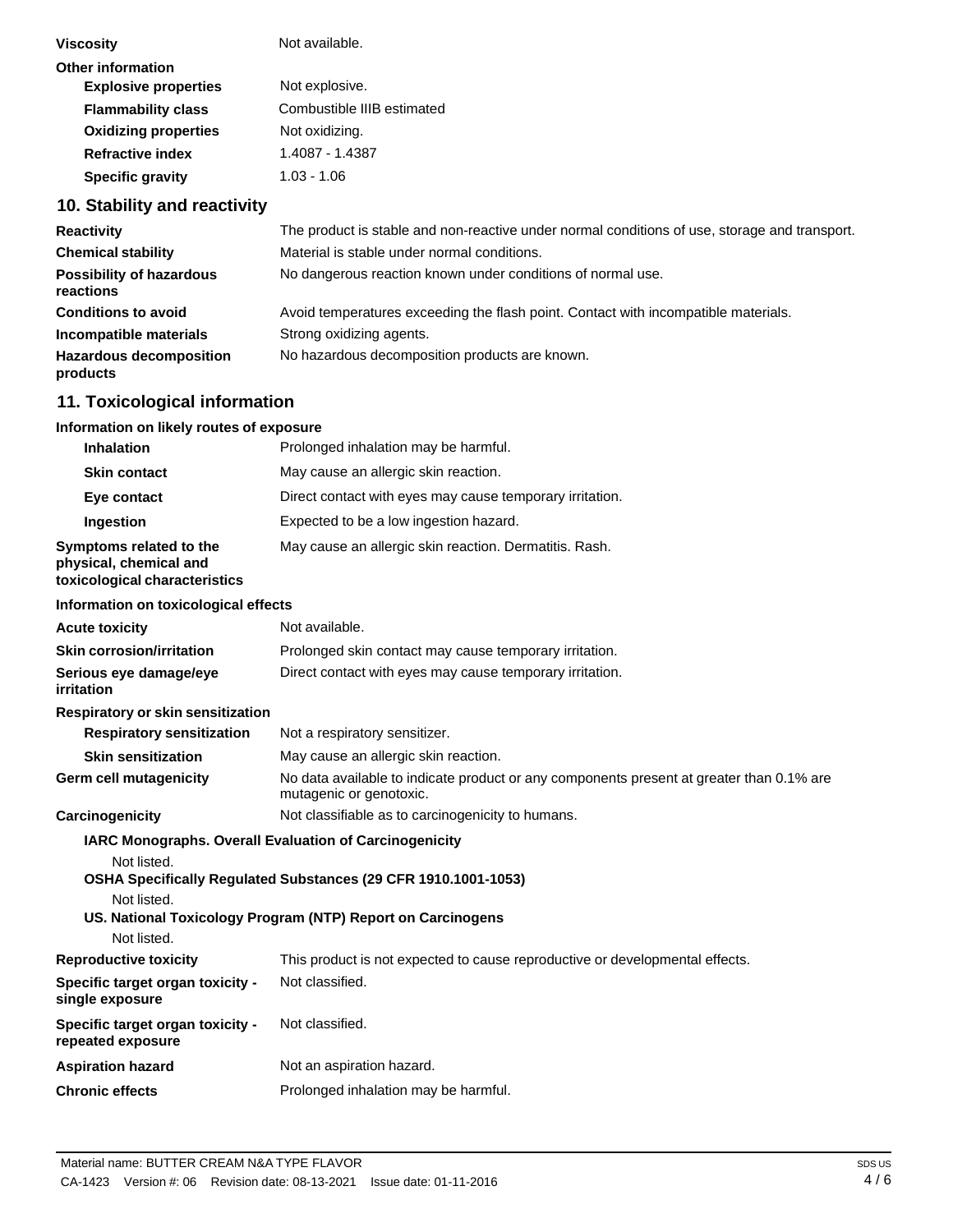# **12. Ecological information**

| <b>Ecotoxicity</b>                                | Harmful to aquatic life. |                                                                              |
|---------------------------------------------------|--------------------------|------------------------------------------------------------------------------|
| Persistence and degradability                     |                          | No data is available on the degradability of any ingredients in the mixture. |
| <b>Bioaccumulative potential</b>                  |                          |                                                                              |
| Partition coefficient n-octanol / water (log Kow) |                          |                                                                              |
| PROPYLENE GLYCOL                                  | NOM NFI                  | $-0.92$                                                                      |

**Mobility** in soil **Mobility** in soil

VANILLIN #234 1.37

**Other adverse effects** No other adverse environmental effects (e.g. ozone depletion, photochemical ozone creation potential, endocrine disruption, global warming potential) are expected from this component.

## **13. Disposal considerations**

| <b>Disposal instructions</b>             | Collect and reclaim or dispose in sealed containers at licensed waste disposal site. Do not allow<br>this material to drain into sewers/water supplies. Do not contaminate ponds, waterways or ditches<br>with chemical or used container. Dispose of contents/container in accordance with<br>local/regional/national/international regulations. |
|------------------------------------------|---------------------------------------------------------------------------------------------------------------------------------------------------------------------------------------------------------------------------------------------------------------------------------------------------------------------------------------------------|
| Local disposal regulations               | Dispose in accordance with all applicable regulations.                                                                                                                                                                                                                                                                                            |
| Hazardous waste code                     | The waste code should be assigned in discussion between the user, the producer and the waste<br>disposal company.                                                                                                                                                                                                                                 |
| Waste from residues / unused<br>products | Dispose of in accordance with local regulations. Empty containers or liners may retain some<br>product residues. This material and its container must be disposed of in a safe manner (see:<br>Disposal instructions).                                                                                                                            |
| <b>Contaminated packaging</b>            | Since emptied containers may retain product residue, follow label warnings even after container is<br>emptied. Empty containers should be taken to an approved waste handling site for recycling or<br>disposal.                                                                                                                                  |

# **14. Transport information**

#### **DOT**

Not regulated as dangerous goods.

#### **IATA**

Not regulated as dangerous goods.

#### **IMDG**

Not regulated as dangerous goods.

#### **Transport in bulk according to Annex II of MARPOL 73/78 and the IBC Code** Not established.

## **15. Regulatory information**

This product is a "Hazardous Chemical" as defined by the OSHA Hazard Communication Standard, 29 CFR 1910.1200.

#### **Toxic Substances Control Act (TSCA)**

#### **TSCA Section 12(b) Export Notification (40 CFR 707, Subpt. D)**

Not regulated.

## **CERCLA Hazardous Substance List (40 CFR 302.4)**

Not listed.

**US federal regulations**

**SARA 304 Emergency release notification**

## Not regulated.

**OSHA Specifically Regulated Substances (29 CFR 1910.1001-1053)**

Not listed.

# **Superfund Amendments and Reauthorization Act of 1986 (SARA)**

# **SARA 302 Extremely hazardous substance**

Not listed.

**SARA 311/312 Hazardous chemical** No (Exempt)

# **SARA 313 (TRI reporting)**

Not regulated.